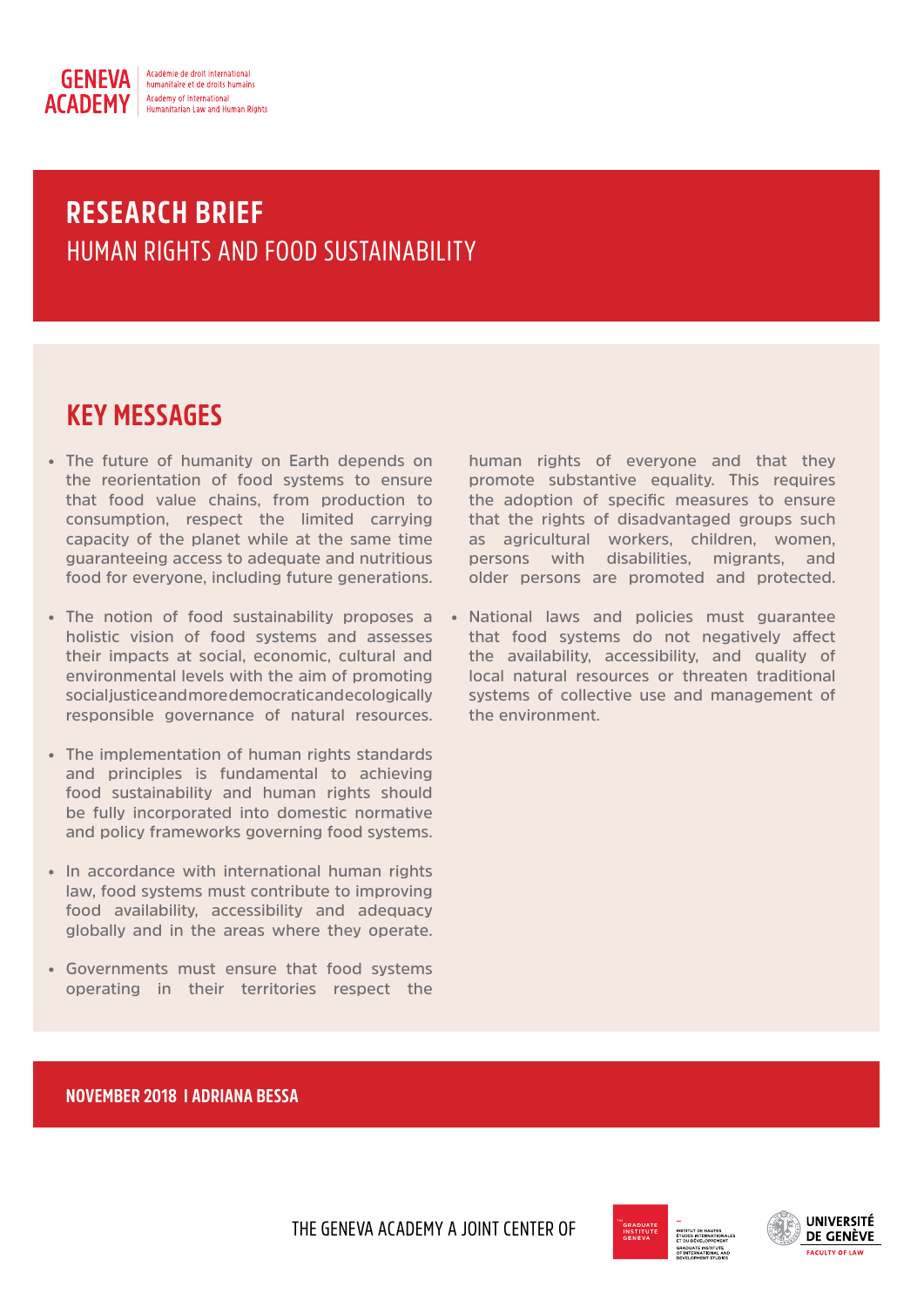#### **INTRODUCTION**

Food systems are processes and activities carried out for the satisfaction of the food needs of a certain population. They involve networks of stakeholders, including farmers, companies, financial institutions, public agencies and other organizations, and consumers, working interdependently on the different steps of supply chains (production, processing, packaging, distribution, retailing, and consumption). They influence and are influenced by aspects of social, cultural, political, economic and environmental nature.

One of the major challenges for humanity in the 21st century is to find ways to feed the world's population and at the same time ensure the continued capacity of the planet to produce food for everyone.

There is a growing consensus

that finding ways to feed today's and tomorrow's world's population and at the same time cope with the Earth's limited capacity can only be achieved by the reorientation of food policies and related laws and by rethinking food systems so as to take full account of the complex relationships between food production, trade, environmental impacts, social justice and human wellbeing at local, national and international levels.

It is against this backdrop that the notion of food sustainability has emerged. It represents a holistic approach to food systems that seeks to integrate a number of foodrelated factors that are economic, political, social, cultural and ecological in nature, in order to assess the performance of food systems. Moreover, the notion of food sustainability is grounded in general principles that underlie the concept of sustainable development, especially the democratic governance of natural resources and intergenerational equity, and the observation of human rights standards, the focus of this research brief.

This research brief identifies a number of international human rights standards that should be taken into account by law- and policy-makers when developing normative and policy frameworks governing food systems.

## **THE RIGHT TO FOOD AND HUMAN RIGHTS PRINCIPLES**

The right to food was first proclaimed at the international level in the Universal Declaration of Human Rights, adopted in 1948. Article 25.1 of the Declaration states that "Everyone

has the right to a standard of living adequate for the health and well-being of himself and of his family, including food […]". Eighteen years later, this right was reaffirmed in the 1966 International Covenant on Economic Social and Cultural Rights (ICESCR) which created legally-binding obligations for States and other stakeholders to respect, protect and fulfil the right to adequate food. Pursuant to Article 11.1 and 11.2 of the ICESCR, States are required to take appropriate steps to ensure the full realization of the right to food and to "improve methods of production, conservation and distribution of food by making full use of technical

**One of the major challenges for humanity in the 21st century is to find ways to feed the world's population and at the same time ensure the continued capacity of the planet to produce food for everyone.**

and scientific knowledge, by disseminating knowledge of the principles of nutrition and by developing or reforming agrarian systems in such a way as to achieve the most efficient development and utilization of natural resources".

In 1999, the United Nations (UN) Committee on Economic Social and Cultural Rights (CESCR) adopted its General Comment No 12 in which it defined the right to food as: "[t]he right [of] every man, woman and child, alone or in community with others, [to have] physical and economic access at all times to adequate food or means for its procurement." In accordance with this definition, States have the obligation to ensure that all individuals and communities have the ability to purchase and/or produce food or receive food assistance in case of need, especially in times of emergency or economic vulnerability. Related rights would include, on the one hand, the right to receive sufficient income to buy a food basket that satisfies one's nutritional needs. In case of individuals and communities that produce their own food, the right to food is inextricably related to the right to access land, water, seeds and other food production resources, as well as knowledge and innovations associated to food production and food storage facilities.

The CESCR definition has been further elaborated upon by UN Special Rapporteurs on the right to food, who aimed at capturing further elements and dimensions as well as encompassing the different realities and needs of diverse social groups. The former UN Special Rapporteur Olivier De Schutter, for example, proposed the following definition of the right to food: "The right to food is the right of every individual, alone or in community with others, to have physical and economic access at all times to sufficient, adequate and culturally acceptable food that is produced and consumed sustainably, preserving access to food for future generations." Among other elements, this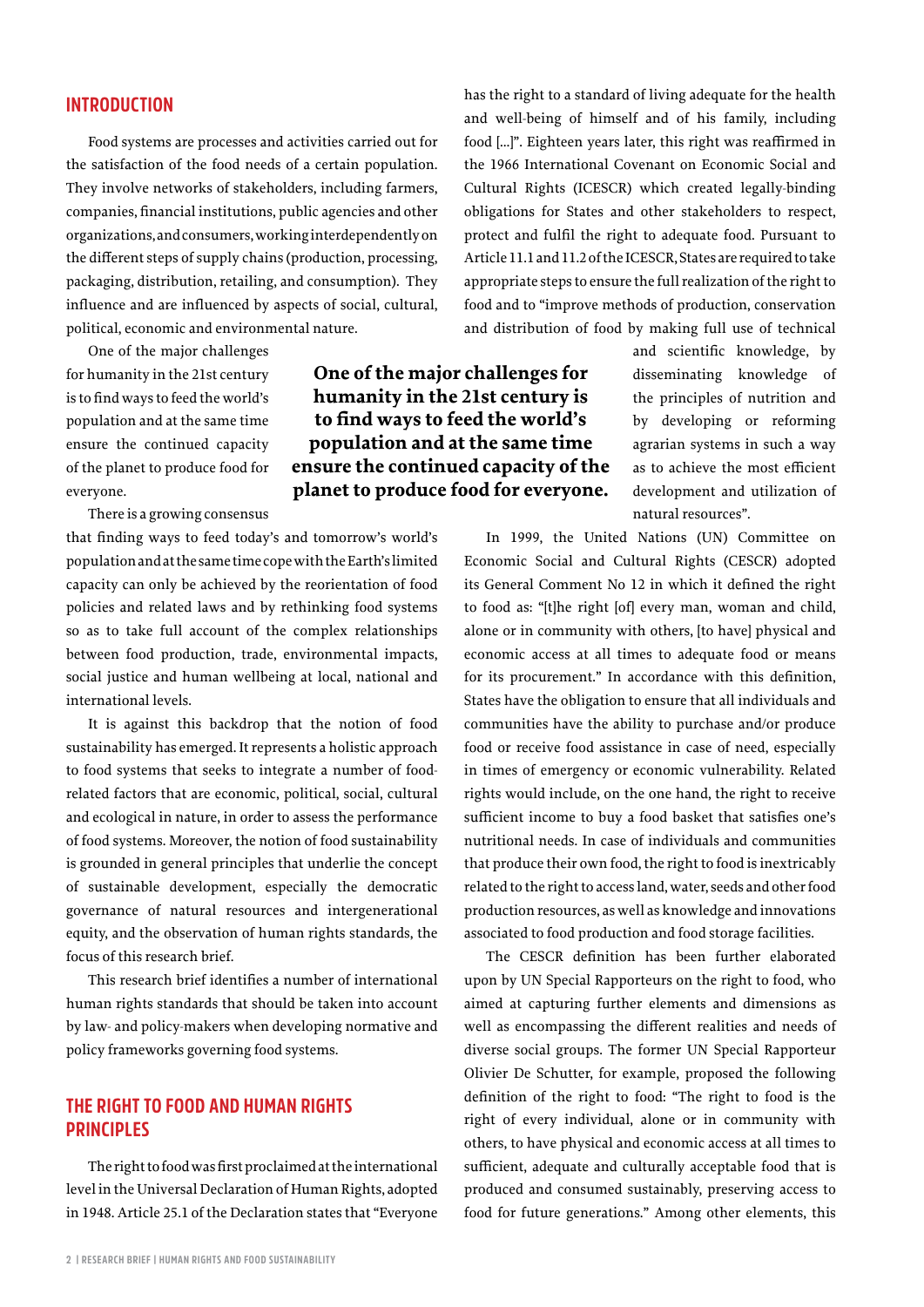definition incorporates two further dimensions of the right to food. First, it highlights the cultural dimension of the right to food reflected in one's culinary habits. From this perspective, food must not only be available and accessible in sufficient quantity, but also accord to one's culture, traditions and religious beliefs. Second, this definition integrates general concerns on the environmental impact of food production. By alluding to the principle of sustainable development, it makes a strong case for the fact that global food production and consumption must take into account the needs of present and future generations alike. Food systems governance must be respectful of the limited carrying capacity of the planet.

#### **SUSTAINABLE DEVELOPMENT IS**

'development that meets the needs of the present without compromising the ability of future generations to meet their own needs.' Our Common Future (UN, 1988)

The implementation of human rights obligations in general and the right to food obligations in particular is informed by a set of fundamental principles, that can be summarised using the acronym PANTHER: participation, accountability, non-discrimination, transparency, human dignity, empowerment and rule of law. In so far as the right to food is concerned, these principles imply that: (a) individuals and communities have the right to participate actively, freely, effectively and significantly in all decisions that affect their lives, especially those that might affect their ability to access food (participation); (b) authorities must be accountable for their actions and omissions in the realization of this right and there should be mechanisms that allow people to challenge both the process and content of their decisions (accountability); (c) the enjoyment of the right to food should not be restricted on the basis of identity factors including; ethnicity, sex, religion, socioeconomic status, disability and age (non-discrimination); (d) information regarding food-related laws, policies, programs and budgets as well as on the ingredients of processed food and the use of pesticides and GMOs must be accessible to the public (transparency); (e) all actions affecting people's lives and livelihoods and their ability to enjoy the right to food must be adopted in a way that respects the absolute value of the person (human dignity); (f) individuals and communities must be provided with resources, including relevant information, and have access to institutional support in order to make the best decisions and choices

(empowerment); (g) governments' authority must be exercised in strict accordance with constitutions and other laws in force and follow democratic, legal processes (rule of law).

#### **FOOD SYSTEMS AND RELATED HUMAN RIGHTS**

Food systems may have positive and negative impacts on a number of internationally recognized human rights. Some examples are provided in the following paragraphs.

#### **RIGHTS OF WORKERS**

The right to work is key to human dignity and to the social and economic development of communities. At the international level, this right is entrenched in Article 23 of the Universal Declaration of Human Rights and Articles 6 to 8 of the International Covenant on Economic, Social and Cultural Rights. The right to work includes the right to enjoy just and favorable conditions of work. This means that workers should be fairly remunerated to provide a decent standard of living, that working conditions are safe and healthy and that workers are provided with time for rest and leisure. In addition, all workers have the right to form and to join trade unions.

Closely related to the right to work, the right to social security has also been recognized as a fundamental human right. Of particular relevance to this study, lack of access to social security has been identified as one of the main causes of the vulnerability and marginalization of rural workers. This right was affirmed in Article 22 and 25 of the Universal Declaration of Human Rights and Article 9 of the International Covenant of Economic, Social and Cultural Rights. It includes access to social insurance in the event of unemployment, sickness, disability, widowhood, old age or any other lack of livelihood in circumstances beyond one's control.

#### **RIGHTS OF RURAL WOMEN**

Rural women are considered as the "backbone of sustainable livelihoods", for their role in ecologically sustainable agricultural farming and their crucial contribution to the food security of their families and communities. Despite this work as food producers, data from around the world show that women and girls are disproportionately food insecure and malnourished. Globally rural women and girls are more likely to be discriminated against with respect to participation in decision-making and access to land and other natural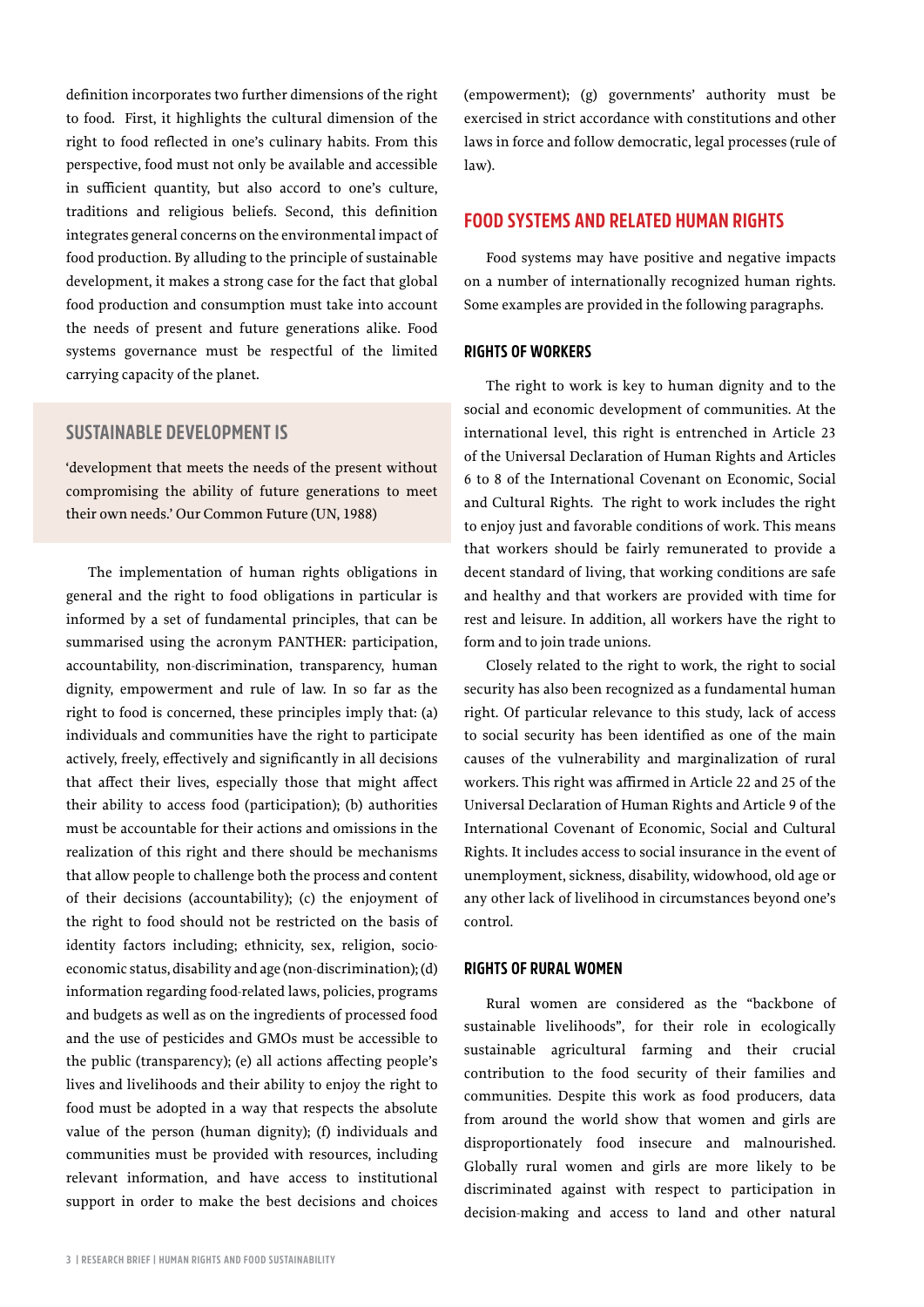

resources, credit, machinery and technology.

The Convention on the Elimination of all Forms of Discrimination against Women provides that States must adopt measures to foster equality between men and women, including in both urban and rural environments. Specifically with regard to rural women, Article 14 of the

Convention contains obligations for States to guarantee the equal participation of women in the elaboration and implementation of development planning and other community activities; access to adequate health care facilities, social security,

education and economic opportunities; equal treatment in land and agrarian reform and access to agricultural credit and loans, marketing facilities, and appropriate technology; and the enjoyment of adequate living conditions. In this respect, States Parties to this Convention (189 States as of August 2018) must ensure that rural women have access to adequate housing, water and sanitation, as well as public services such as electricity, transport and communications. As part of their obligations vis-à-vis the right to adequate living conditions, States must also respect, protect and fulfill rural women's right to food, what includes their fullyfledged participation in food systems governance.

#### **RIGHTS OF CHILDREN**

Child labor remains one of the major human rights issues in food production. In 2010, ILO estimated that there were around 215 million children engaged in work. Sixty percent of child laborers from ages 5 to 17 are employed in agriculture.

At the international level, Article 32.1 of the Convention on the Rights of the Child recognizes the right of the child to be protected "from performing any work that is likely to be hazardous or to interfere with the child's education, or to be harmful to the child's health or physical, mental, spiritual, moral or social development". The 196 States Parties to this Convention have agreed to set a minimum age for admission to employment, which according to ILO Convention No 138 should be in no circumstances under the age of 14, and to regulate hours and conditions for child work.

#### **THE ENVIRONMENT AND NATURAL RESOURCES**

Food production is one of the major drivers of environmental degradation and the transformation of natural sites. This fact has long polarized debates about human rights and the preservation of nature and natural resources. In reviving Malthus' theory – that proposes that human populations grow exponentially while food production grows at an arithmetic rate – environmental researchers in the 1950s and 1960s agreed that the limited food production resources would not suffice to feed the

> The UN Declaration on the Rights of Peasants and Other People Working in Rural Areas provides useful guidance for the sustainable governance of food systems, in line with human rights.

world's growing population.

In the 1960s and 1970s, the green revolution and the expansion of irrigation, plant breeding, and the application of chemical fertilizers and pesticides significantly increased food production worldwide. However, it also led to critical environmental degradation with loss of biodiversity, soil erosion and desertification, as well as contamination of water basins. Likewise, the green revolution has also contributed to aggravating social tensions related to natural resources - particularly land, water and seeds. While a number of pressing issues are still to be addressed adequately by the human rights community, the latest international legal developments – particularly the adoption of the UN Declaration on the Rights of Peasants and Other People Working in Rural Areas – provide us with useful guidance for the sustainable governance of food systems, in line with human rights standards and principles.

#### **LAND**

**The UN Declaration on the Rights of Peasants and Other People Working in Rural Areas provides useful guidance for the sustainable governance of food systems, in line with human rights.**

> Land is the most important natural resource for food production and for this reason, the governance of land use is a pressing global issue with respect to both environmental protection and human rights. In spite of many conflicts over land ownership, possession and user rights, land is not included as a self-standing human right in the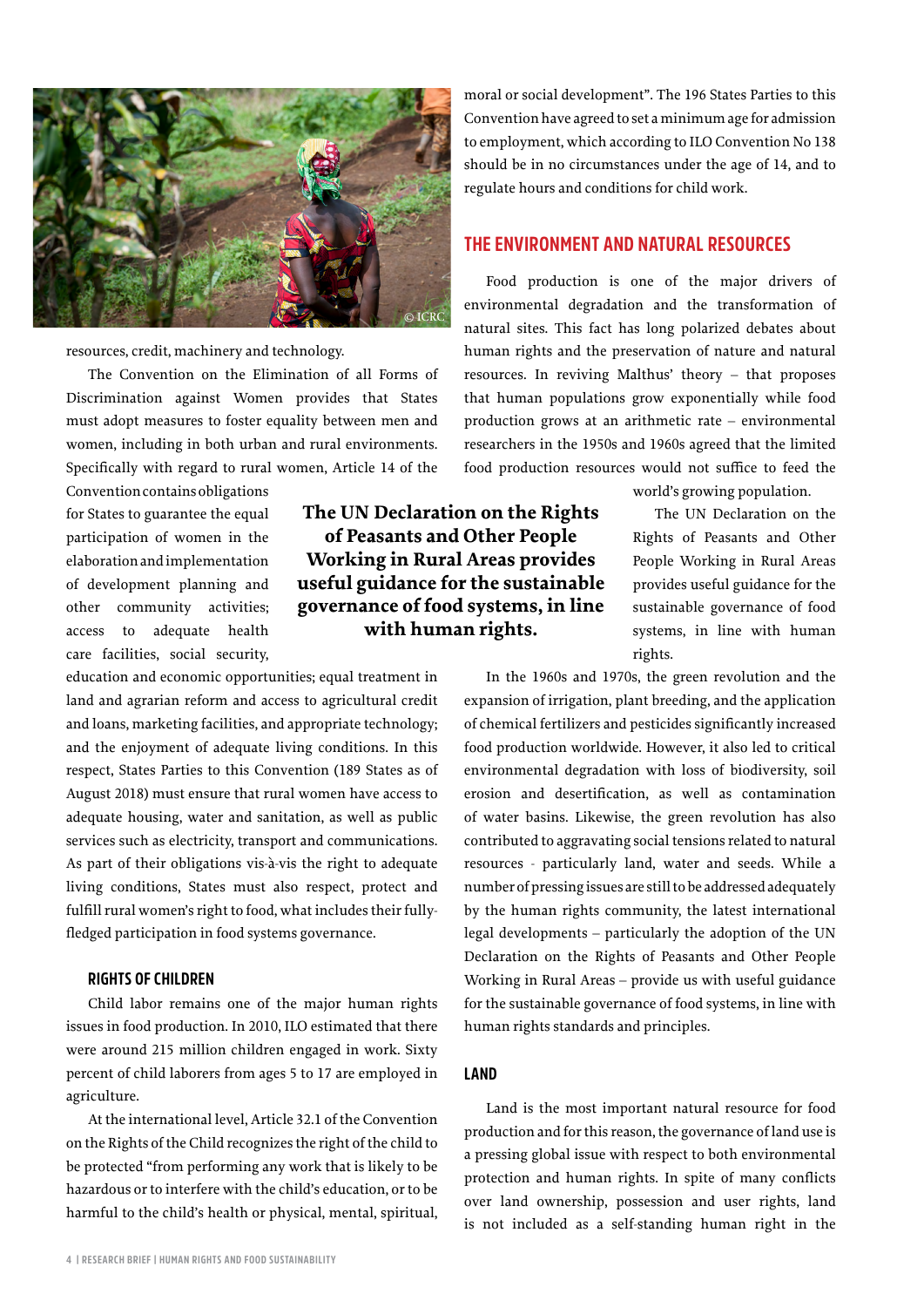existing catalogue of binding international human rights law. Instead, land rights have been interpreted as forming part of other human rights such as the right to property, housing, right to work and livelihood, right to food, cultural identity, non-discrimination and the right to development. International human rights monitoring mechanisms and court decisions at the regional and national levels have reiterated, for example, the close link between food security, the right to food and land rights of indigenous peoples, traditional local communities and small-scale farmers who depend on access to land to produce their own food.

The international recognition of a human right to land in the new UN Declaration on the Rights of Peasants and Other People Working in Rural Areas, provides for the legal recognition and protection of customary land tenure rights, the natural commons and the systems of collective land use and management. It condemns forced displacements of peasants and their communities, calls for redistributive land reforms and the conservation and sustainable use of land in food production, with the implementation of measures for the regeneration of biological and other natural capacities and cycles.

#### **WATER**

The right to water was recognized as a human right in 2002 and includes the right to access and use water for domestic purposes, and does not therefore cover water for irrigation. The right to access water springs and other sources and use water for irrigation did not enjoy a human rights status, but it was considered a fundamental element of other human rights, such as the right to food.

As with the right to land, the UN Declaration on the Rights of Peasants and Other People Working in Rural Areas has amplified the scope of the right to water and sanitation. In this sense, the right to water of peasants and other people working in rural areas also includes the "right to water supply systems and sanitation facilities that are of good quality, affordable and physically accessible, and non-discriminatory and acceptable in cultural and gender terms". The environmental and social dimensions of the right to water have also been acknowledged. While the instrument establishes the obligation of States to prevent overuse and contamination of water sources, it states that small-scale food production should have priority in water use. This rule highlights the steps that must be taken to respond to the vulnerability of small-scale farmers vis-àvis agro-industrial food producers with respect to access to, control and use of water.

#### **SEEDS**

The decades following the green revolution have witnessed heated debates on seed regulation. With the emergence of the seed industry, the normative framework governing rights and duties of seed creators and users has flourished and raises a number of concerns and controversies. From a human rights perspective, the contentious issue has been that these seed laws and regulations are designed with a focus on industrial food systems and fail to take account of customs and practices established by farmers worldwide since time immemorial. Environmentalists and human rights advocates have also raised strong critiques to new norms on seeds, as they are believed to significantly contribute to the critical deterioration of seed diversity – and as a result jeopardize global food security – while at the same time neglecting traditional seed-related knowledge and cultural heritage.

Against this backdrop, farmers' rights to seeds have been recognized as human rights, through its inclusion in the new UN Declaration on the Rights of Peasants and Other People Working in Rural Areas. It includes, among others, the rights to participation in decision-making, benefit sharing and traditional knowledge related to seeds, as well as the right to save, use, exchange and sell farm-saved seeds or propagating materials. In addition, the document prescribes a number of States obligations, including the obligation to ensure that peasants have access to seeds of sufficient quality and quantity, to support peasant seed systems and agricultural research and development oriented to subsistence farming. Last but not least, this new instrument demands that States' seed policies and legal regimes for plant variety protection, including intellectual property laws, certification schemes and seed marketing laws, accord with the needs and realities of small-scale farmers. The enforcement of the rights of industrial breeders should not interfere with farmers' rights nor put their livelihoods at risk.

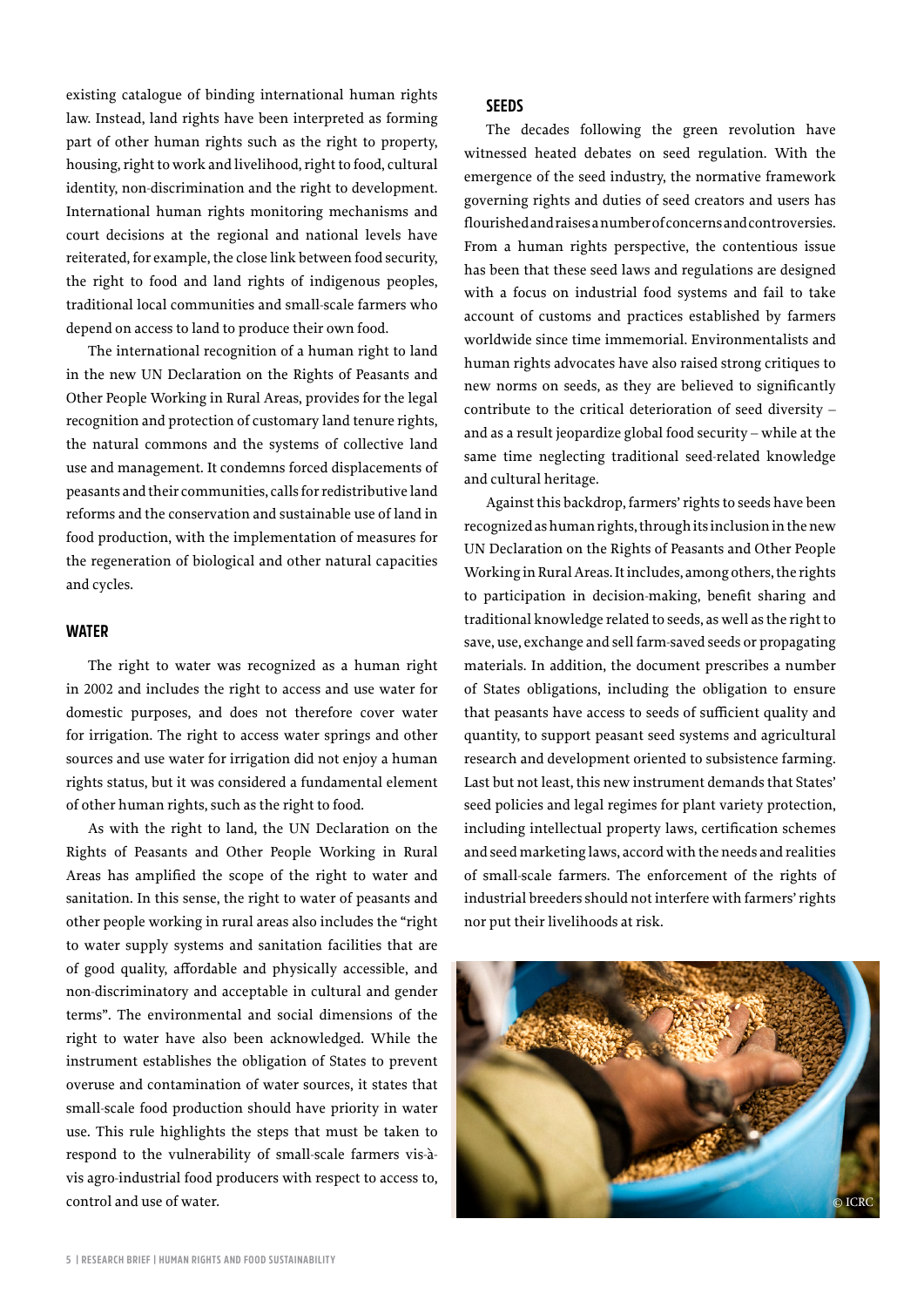#### **POLICY CONCLUSIONS**

Food systems should contribute to the realization of the most fundamental human rights of the individuals and communities living in the territories they operate, without discrimination. These include, on the one hand, the right to food and human rights obligations related to food production, such as the obligation to respect, protect and fulfill the rights of workers, to ensure equality between women and men and to eliminate child labor in all steps of food supply chains. On the other hand, they include the promotion of equitable access to and fair and democratic governance of natural resources, especially land, water and seeds. States and private actors alike are bound to these standards, which should be reflected in national laws, policies and governmental programs.

## **RECOMMENDATIONS**

**Food availability. Food systems operating in States' territories should increase the availability of food for local consumption and must not, in any circumstance, put local food supply at risk.**

**Food accessibility. Governments must guarantee that everyone has sufficient resources to purchase a basic food basket that satisfies one's nutritional needs and facilitate access to resources needed to produce one's own food, including land, water, and seeds. This is particularly pertinent in the case of indigenous peoples, traditional local communities and other actors whose major means of accessing food is through their own production.** 

**Food adequacy. Governments must ensure that food systems contribute to food diversity and the cultural food habits of the local population. Export-oriented food systems should not interfere in the production of local staple and typical food in such a way that they become no longer accessible.** 

**Rights of workers. Governments must ensure that farmers and other food system workers fully enjoy the right to safe and healthy conditions of work, fair remuneration and social security, time for rest and leisure, as well as the right to form and join trade unions.** 

**Elimination of child labor. Governments must protect children from performing work harmful to their physical or mental health, or that interferes with their education and development.**

**Gender equality. Governments must guarantee that men and women enjoy equal control of and access to land and other productive resources, secure income and social protection, representation in political, economic and social institutions as well as participation in decision-making processes at all levels.**

**Environmental protection. Strict environmental regulations must be implemented so as to guarantee that food systems do not negatively affect the availability, accessibility, and quality of local water, soil, seeds, biodiversity and other natural resources, especially those used by the local population to produce food.**

**Democratic governance of natural resources and social justice. Governments must promote redistributive reforms to guarantee equal access to land and other natural resources and limit land concentration. Traditional systems of collective use and management of natural resources and preferential access to the most vulnerable should be supported.**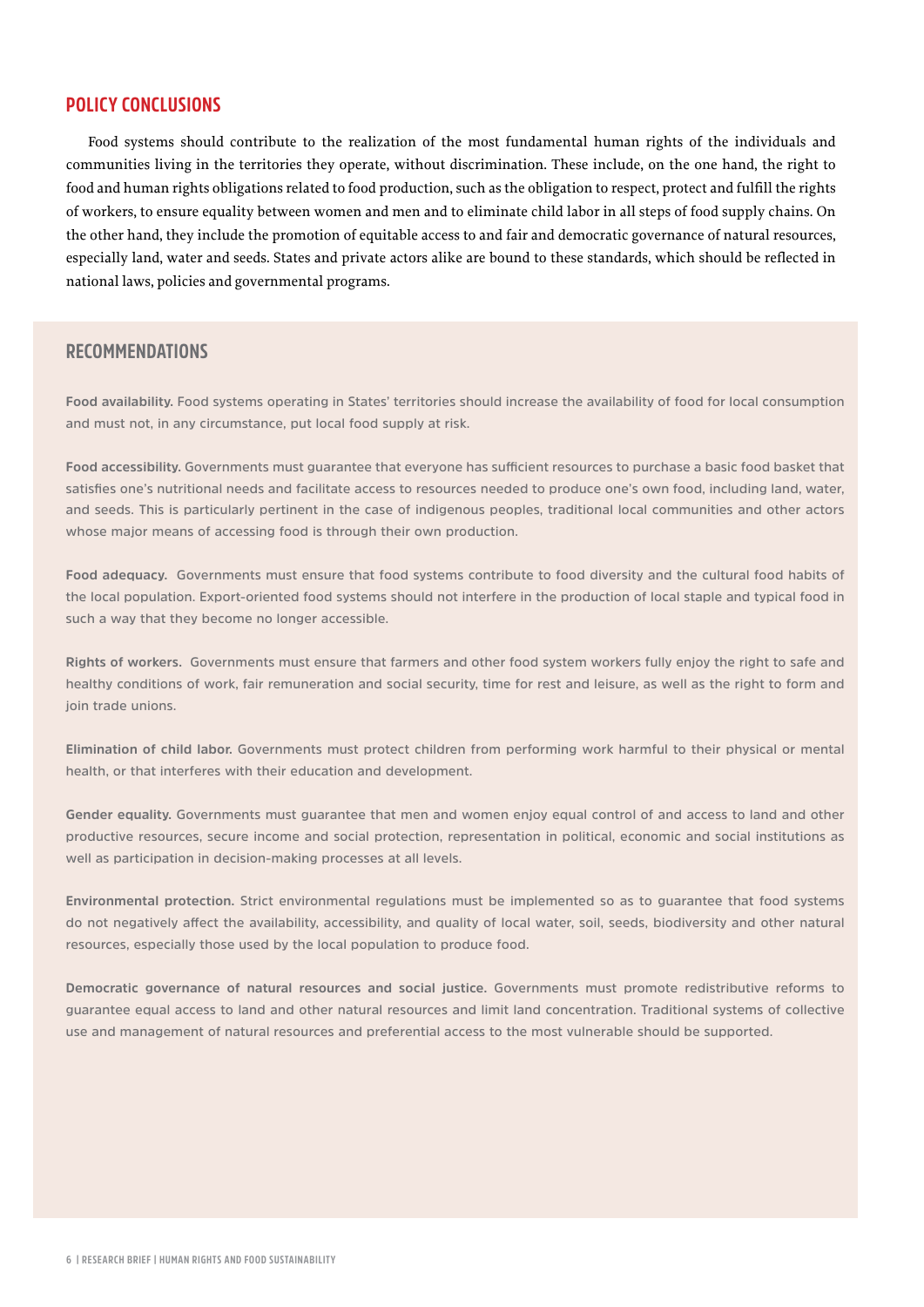## **SELECTED REFERENCES ON FOOD SUSTAINABILITY AND HUMAN RIGHTS**

[Full Study - Bessa, Adriana, The normative dimension of food sustainability: a human rights-based approach to food sys](https://www.cde.unibe.ch/unibe/portal/fak_naturwis/g_dept_kzen/b_cde/content/e65013/e542846/e542016/e810328/e810336/R4D_WP8_2019_eng.pdf)[tems governance. R4D Working Paper](https://www.cde.unibe.ch/unibe/portal/fak_naturwis/g_dept_kzen/b_cde/content/e65013/e542846/e542016/e810328/e810336/R4D_WP8_2019_eng.pdf)

- [UN Committee on Economic, Social and Cultural Rights](https://www.ohchr.org/EN/HRBodies/CESCR/pages/cescrindex.aspx)
- [UN Special Rapporteurs on the Right to Food](https://www.ohchr.org/EN/Issues/Food/Pages/FoodIndex.aspx)
- [UN Declaration on the Rights of Peasants and Other People Working in Rural Areas](https://www.geneva-academy.ch/joomlatools-files/docman-files/UN%20Declaration%20on%20the%20rights%20of%20peasants.pdf)
- [FAO, right to food](http://www.fao.org/right-to-food)
- [FAO, International Treaty on Plant Genetic Resources for Food and Agriculture](http://www.fao.org/plant-treaty/en/)
- [ILO, child labour](https://www.ilo.org/global/topics/child-labour)
- [ILO, rural women](https://www.ilo.org/global/topics/equality-and-discrimination/gender-equality/lang--en/index.htm)
- [ILO, rural workers](https://www.ilo.org/global/topics/economic-and-social-development/rural-development/lang--en/index.htm)